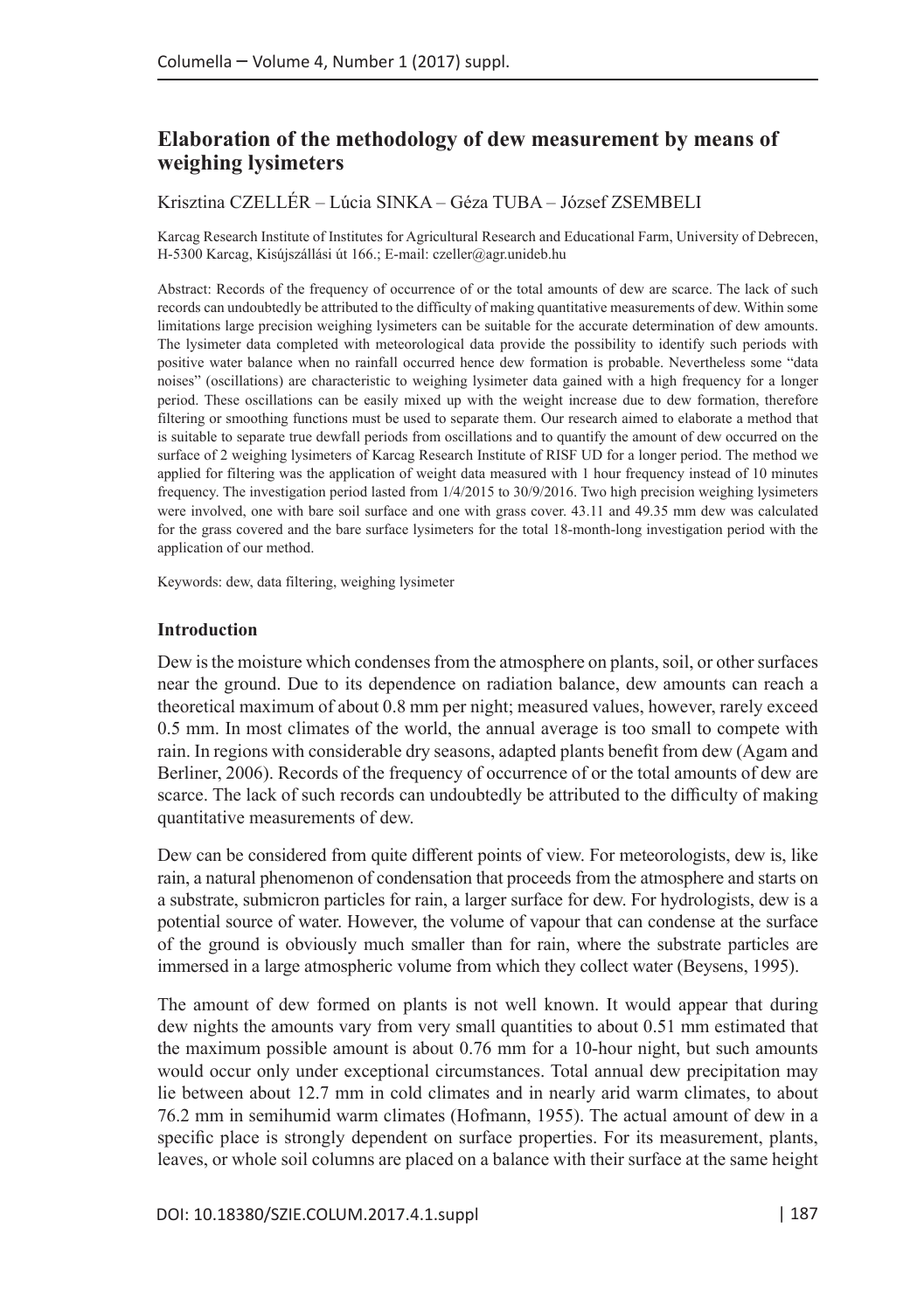and in the same surroundings as would occur naturally (Agam and Berliner, 2006; Uclés et al., 2014). Recent advances in lysimetry allow measuring water balance components with high accuracy and high temporal resolution. Hence, precipitation as well as dewfall as a part of it can be determined directly from lysimeter data. Within some limitations large precision weighing lysimeters can thus be suitable for the accurate determination of dew amounts (Meissner at al., 2007). Furthermore, an adopted method of data interpretation is supposed to be necessary to separate dewfall from other measured water balance components (Nolz et al., 2013).

On the base of the scientific and practical experiences gained during the long-term operation of the weighing lysimeters at Karcag, Zsembeli (2005) figured out that the facilities provide very accurate data of moisture content changes of the lysimeter units. These changes caused by the different water regime of the different soil surface formations and plant covers can be compared and expressed numerically, since all the components of the water balance can be measured or calculated even for short terms.

# **Materials and methods**

The determination of the dewfall periods was done on the base of the weight data recorded by means of a weighing lysimeter system of Karcag Research Institute RIEF University of Debrecen (KRI). There are six weighing lysimeters (the only ones in Hungary) with surface area of 1.7  $m^2$  and depth of 1 m. The sensitivity of the scales of the weighing system is 0.1 kg (0.06 mm). The basis for calculation was a water balance equation with measured quantities on the left-hand side and the (yet unknown) boundary fluxes between soil and atmosphere on the right-hand side (Eq. 1).

$$
\Delta W + SW = P + I - ET \tag{1}
$$

 $(\Delta W = \text{change of profile water content}, SW = \text{sepage water at lysimeter outlet}, P =$ precipitation on the lysimeter,  $I =$  irrigation on the lysimeter,  $ET =$  evapotranspiration from the lysimeter; all dimensions are lengths)

The fundamental dataset contained 10-min-data of lysimeter mass (changes equaling changes of water content) and seepage water collected at the bottom outlet of the lysimeters, from which a nominal time series (W+SW) was calculated. The determination of the dewfall periods was done on the base of the weight data recorded by means of the weighing lysimeter system. Those periods are considered dewfall periods when positive weight changes are recorded by the lysimeters and at the same time neither natural precipitation nor irrigation occurred. The amount and duration of the natural precipitation data were determined on the base of the records with 10 minutes frequency of the meteorological station (belonging the official national network operated by the National Meteorological Service of Hungary) located in the territory of KRI at approximately 250 m distance from the lysimeter station. During the investigation period (1st April 2015 – 30th September 2016) the measurement frequency of the weight data of the lysimeters was also 10 minutes in order to harmonize them with the meteorological data. The weight changes of two weighing lysimeters – a grass covered and another with bare soil surface – were determined for each day of the investigation period and put an Excel data base.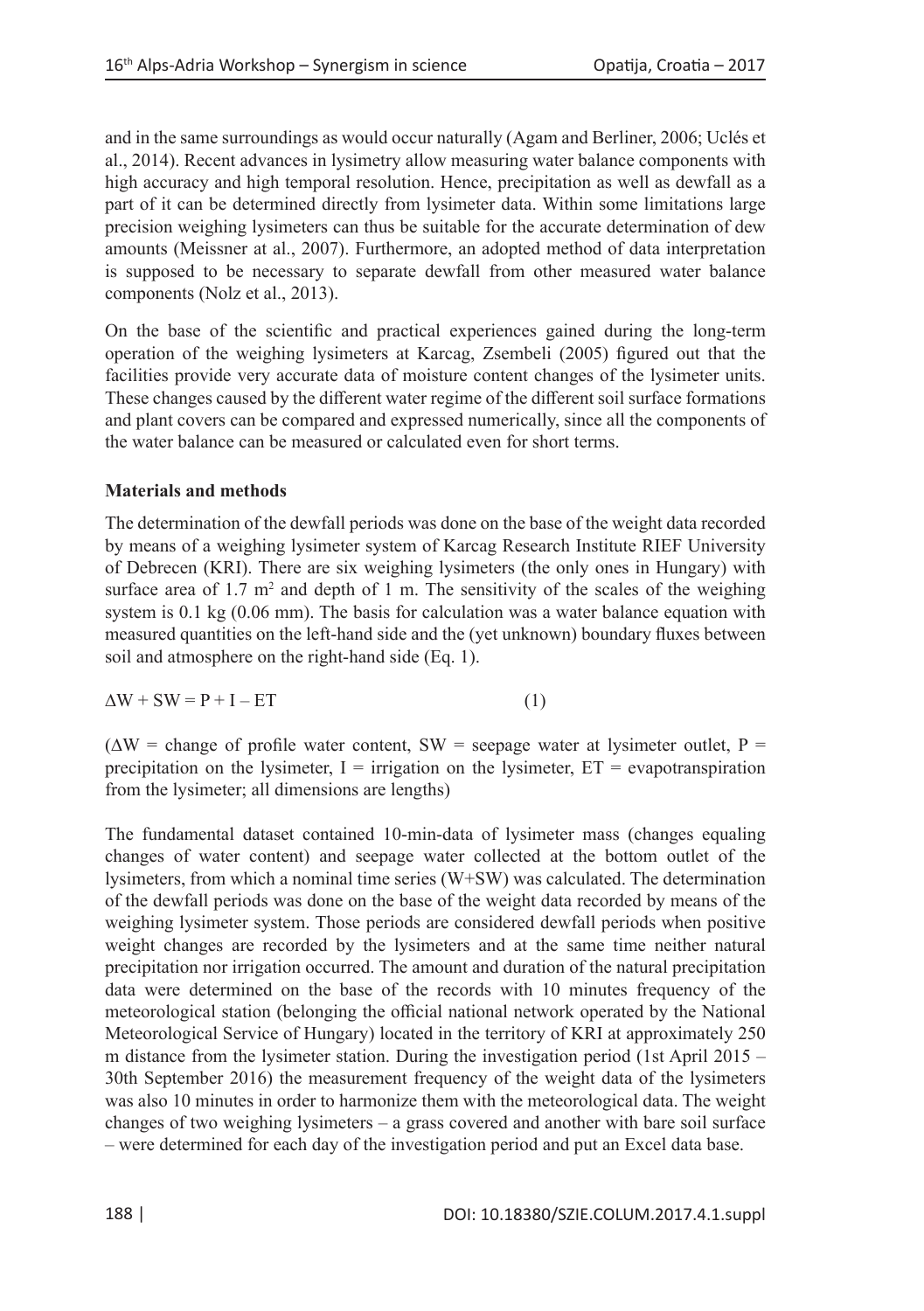#### **Results and discussion**

*Determination of the dewfall periods*: Analysing all the weighing data of our data base we signed those periods when positive weight changes were characteristic regardless their extent. All these periods were compared to the precipitation data gained by means of the meteorological station and we determined such periods when positive weight changes are recorded by the lysimeters and at the same time neither natural precipitation nor irrigation occurred. For those periods we calculated the daily water balances of the soil columns of the lysimeters taking all the relevant inputs and outputs into consideration according to Eq. 1.

Due to oscillation of the weighing system (which depends on environmental factors such as wind velocity), simple averaging methods are not sufficient to obtain an appropriate accuracy. These 'data noises' can easily be detected by the sensitive (0.1 kg) scales of the lysimeters as temporary increase of the weight. It is obvious that the higher is the measurement frequency set in the lysimeter system, the higher is the chance of the detection and store of false values. In order to distinguish the true dewfall events from the oscillations filtering of the data is necessary. There are several options to filter the data, in this paper one of them is introduced that was developed and found the easiest by our research team.

In this paper one typical day (9th September 2015) is presented when dewfall on the surface of the lysimeters was evident (visible). *Fig. 1* shows the daily weight changes (relative values, no correspondence with the real weight of the soil columns) recorded with the frequency of 10 minutes for the grass covered (left) and for the bare soil (right) lysimeters. Since no natural precipitation was detected on that day by the meteorological station, and we did not apply irrigation, theoretically the positive changes mean dewfall events, while the negative changes indicate evaporation (E) or evapotranspiration (ET). Nevertheless several oscillations also occurred during that day that cannot be explained with dewfall or evaporation/evapotranspiration as these processes are not likely to take place after each other in such a short time.



*Figure 1: Daily weight changes in the lysimeters on the base of the data measured at 10 minutes frequency*

As the oscillations cannot be distinguished from the true dewfall events, it was necessary to elaborate a method how the oscillations can be excluded. Our filtering method is based on the principle that dew typically forms during the evening, night and early in the morning when a surface cools through loss of infrared radiation down to a temperature which is colder than the dewpoint of the air next to that surface, hence in such periods when the chance of evaporation is practically zero. In such a case if the moisture gain of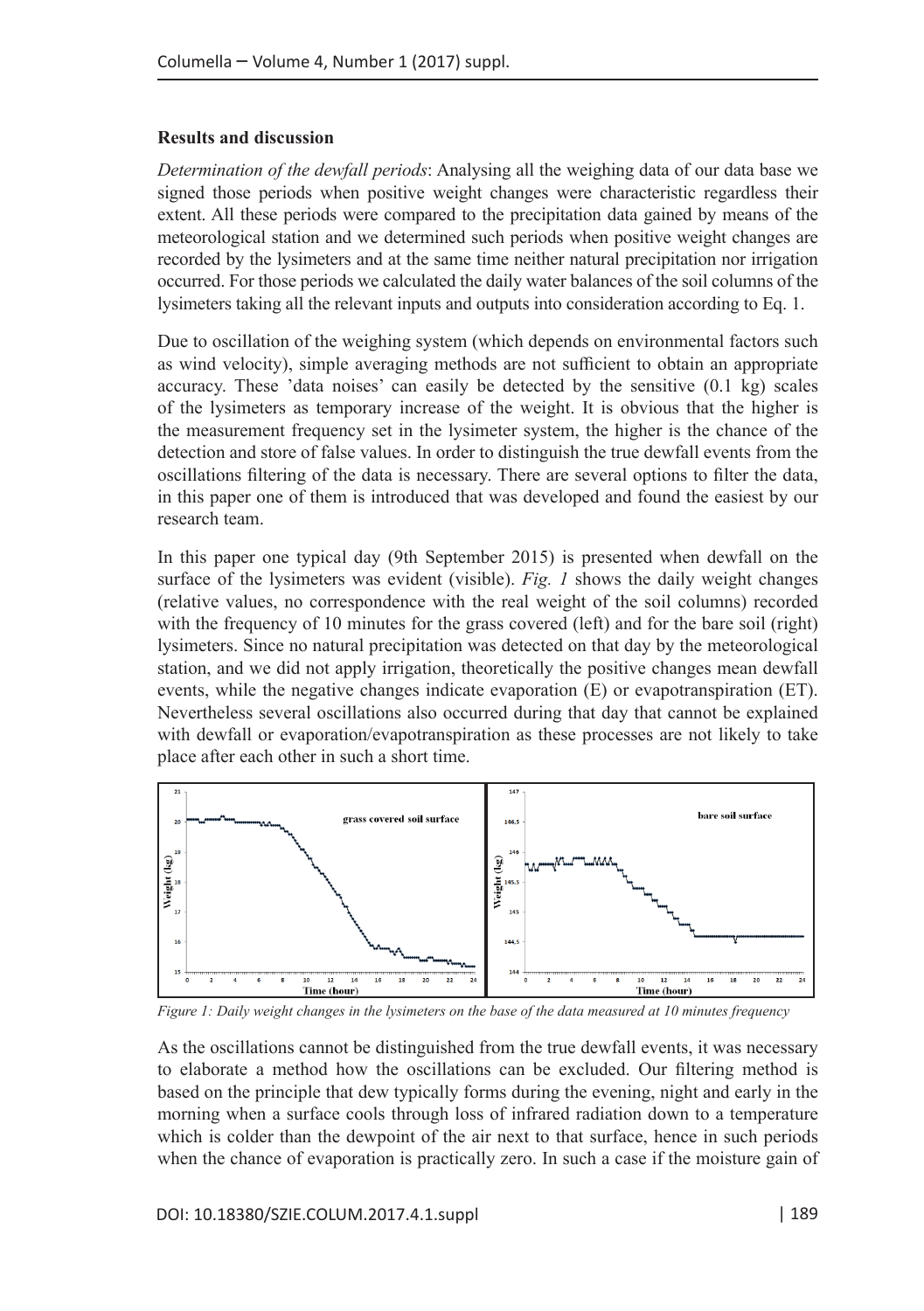the soil surface by dew formation does not disappear by evaporation soon, the sudden and short-term up and downwards changes in the weight of the soil column of a lysimeter are probably due to oscillations, while such increases in the weight that last longer (like an hour) are most likely due to dew formation. Therefore we changed the weight measurement frequency from 10 minutes to 1 hour (taking only every 6th data into account) in order to exclude such positive weight changes that disappear soon assuming that the longer lasting positive changes are caused by dew falling.

In *Fig. 2* the daily weight changes in the lysimeters on the base of the data measured at 1 hour frequency are illustrated for the grass covered (left) and for the bare soil (right) surfaces. In the graphs shown as examples, we indicated the dewfall periods according to the principle of our estimation with black circles. In the case of the grass covered lysimeter 2x0.058 mm (0.116 mm) dew precipitated on the base of the water balance calculated from the weight changes between 2 and 3 a.m. on 9th September 2015. The first dewfall period was the same as in the case of the grass covered lysimeter with similar weight decrease after it, but then there was another weight increase lasting from 4 to 6 a.m. to resulting in 4x0.058 mm (0.232 mm) dew. The difference is primarily considered to the difference in the soil surfaces, as while in the case of the bare soil lysimeter radiational cooling of the ground surface could cause moisture to condense within the pore spaces of the surface layer of soil and that moisture condenses out of the air which is in the soil pores, in the case of the grass covered lysimeter this process is not likely to take place. Nevertheless it also must be admitted that the possible measurement error is also close to these values.



*Figure 2: Daily weight changes in the lysimeters on the base of the data measured at 1 hour frequency*

In harmony with the literature data our results describing that typical day with dewfall events also prove that dew is most likely to form at night, as temperatures drop and the surfaces (objects) cool. However, dew can form whenever a dew point is reached.

*Determination of the amounts of dew for a longer term*: By means of this dewfall identification method based on the filtering we determined the daily amounts of dew fallen on the grass covered and bare soil lysimeters during all the 549 days of the whole investigation period and calculated the total values. Altogether 43.11 mm dew was detected on the grass covered surface calculated on the base of the water balance data during the 18 months of the investigation period. In order to judge this amount being high or low, we can compare it to the literature data, but unfortunately we have no data for a complete year from January to December yet. As the annual distribution of dew is not even, we cannot compare our values directly to the literature data. Nevertheless splitting the investigation period to broken years (2x9 months) we get 20.82 mm dew between 1st of April and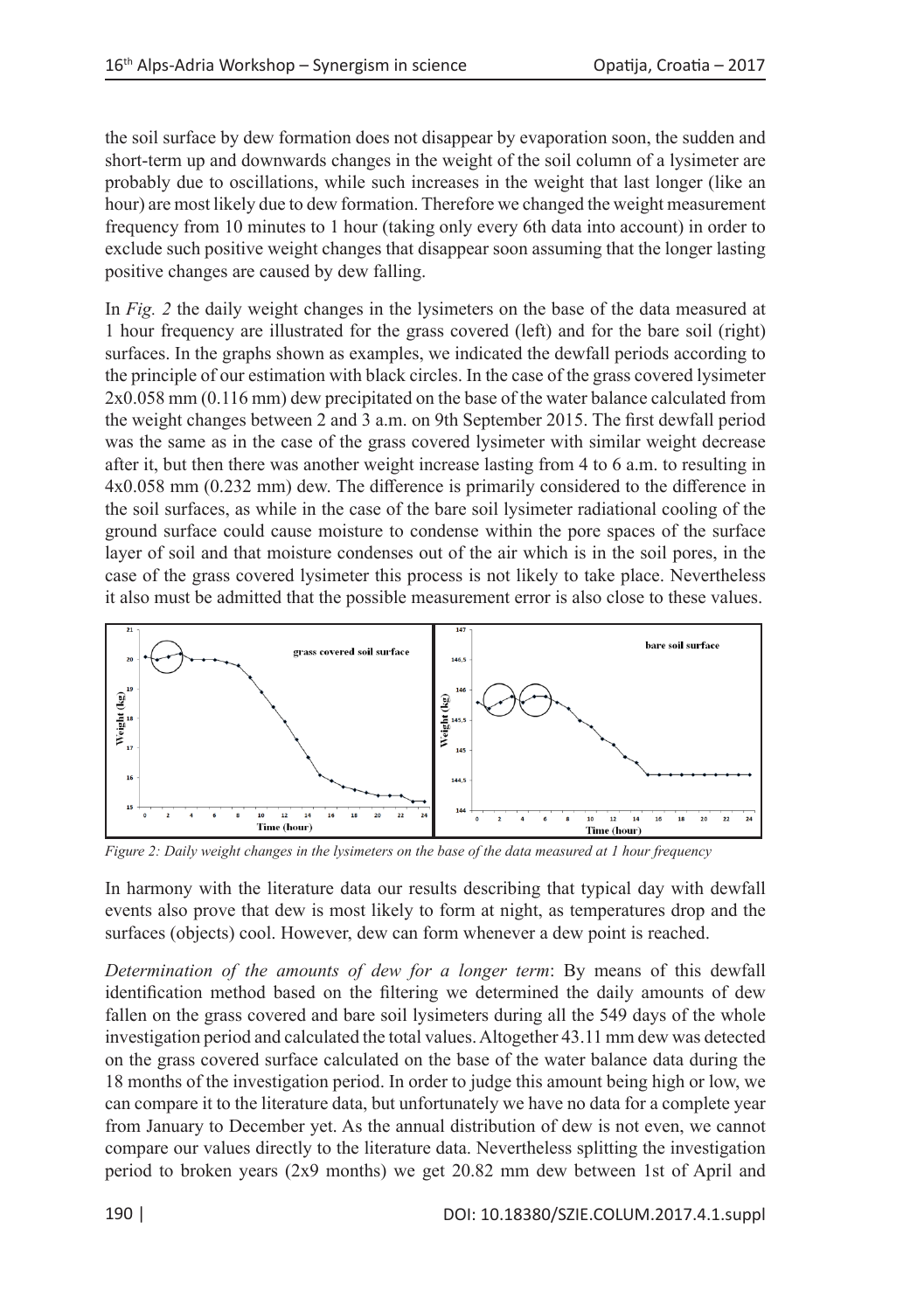31st of December 2015, while 22.29 mm between 1st of January and 30th of September 2016, respectively in the case of the grass covered soil surface. Taking these values three quarters of the total amount, the annual amount of dew would be approximately 26-28 mm, which is quite close to the value published by Szász (1992) who calculated 28.67 mm of atmospheric dew. These values are also within the range according to Hofmann (1955) who estimated the total annual dew precipitation between 12.7 mm and 76.2 mm ranging our climate closer to nearly arid warm (12.7 mm) than to the semi-humid warm climates (76.2 mm). In the case of the bare soil surface altogether 49.35 mm dew was detected during the 18 months of the investigation period, which is somewhat higher compared to the grass covered surface. Splitting the investigation period to broken years we detected 20.48 mm dew precipitated on the bare soil surface between 1st of April and 31st of December 2015, while 28.87 mm between 1st of January and 30th of September 2016, respectively. If we estimate the total annual amount taking these values three quarters, we get approximately 26-36 mm, which can be considered realistic taking the investigated conditions into consideration and are in harmony with the literature data.

*Seasonality of dew*: According to the relevant literature the largest chance of dew formation is during the summer months as the conditions of the condensation of water vapours. The dew formation is more when the sky is clear and less when it is cloudy. In a typical summer day, when the sky is clear and the ground and plant surfaces are cooler at nights, there is more evaporation of water and hence more dew formation. When it is cloudy, the ground and plant surfaces do not get cool in the night and hence there is less dew formation. Contrary to these, the amount of dew measured on the grass covered soil surface in the 6 summer months (June, July, August of 2015 and 2016) was only 6.58 mm giving 15% of the total 18 months (*Fig. 3*).



*Figure 3: Monthly dew amounts measured on the lysimeters*

The dewiest period was detected on the grass covered surface in the three-month-long period between November 2015 and January 2016 with its 13.77 mm (40% of the total amount). Obviously most of the dew precipitated during this period was frost. In the case of the bare soil surface a bit more even time distribution of dew formation was characteristic. The amount of dew measured on bare soil surface in the 6 summer months (June, July, August of 2015 and 2016) was 14.11 mm giving 28% of the total 18 months. The dewiest period was also during the period from November 2015 to January 2016, but with somewhat lower amount (9.65 mm) and percentage (20% of the total amount). Extreme amount of due was detected in September 2016 with its 7.29 mm.